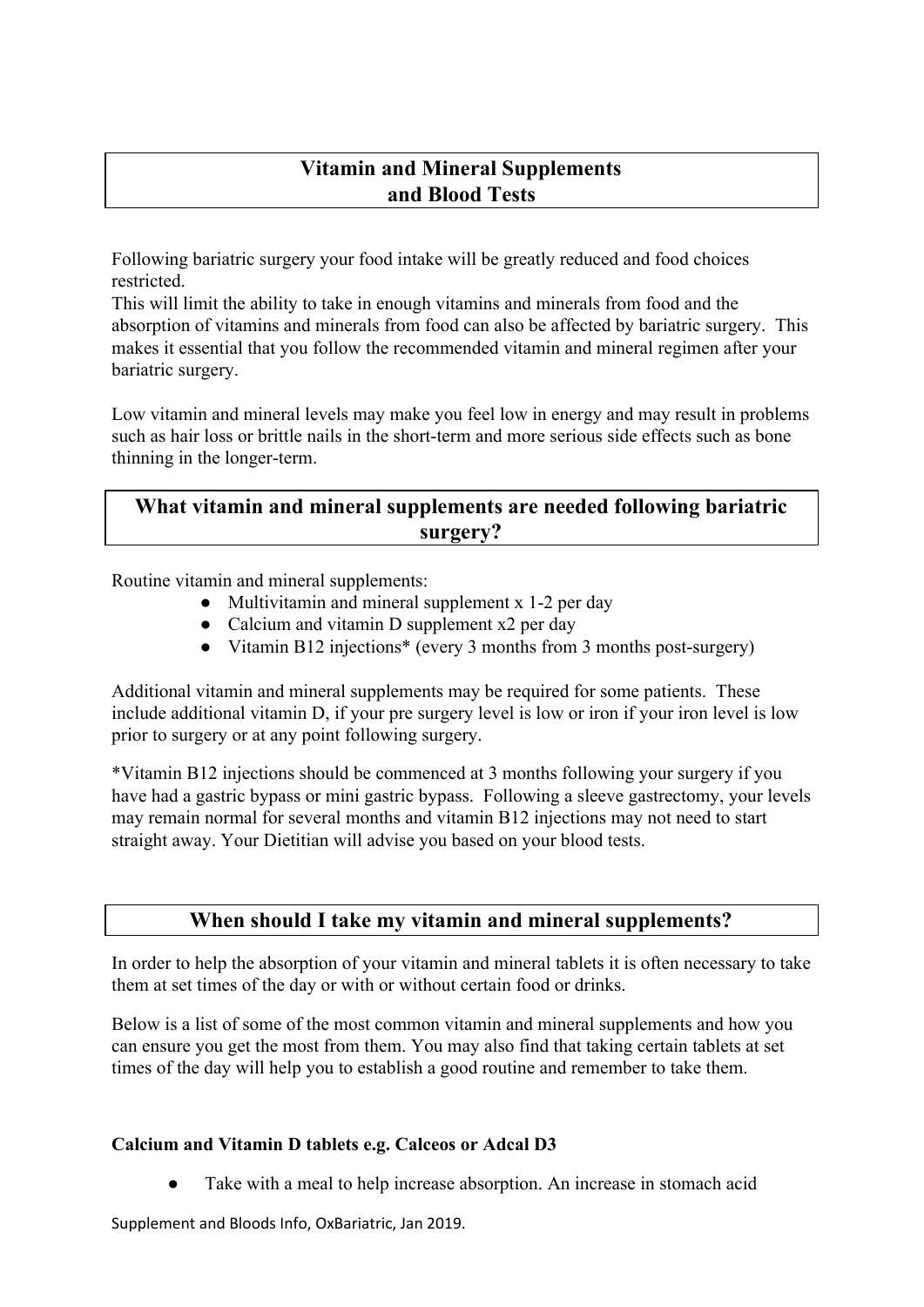can help absorption.

If you need to take 2 or 3 times per day, aim to take 1 with each meal of the day, e.g. 1 with breakfast, 1 with lunch, and 1 with the evening meal.

However, certain foods can interfere with the absorption of calcium supplements such as phytates (in cereals and bran) and oxalates (in spinach and rhubarb) so try to avoid taking calcium supplements if at all possible with these foods.

### **Iron tablets e.g. Ferrous Fumarate or Ferrous Sulphate:**

- The absorption of iron will be **reduced** if taken together with calcium in milk or dairy foods or calcium supplements.
- The absorption of iron will be **reduced** if taken with tannins found in tea and coffee so avoid taking with a cup of tea or coffee.
- The absorption of iron will be **reduced** if taken with foods containing phytates. Phytates are naturally occurring compounds found in grains such as wheat, rye, oats, bran and rice and also nuts, seeds and beans or legumes.
- Try to take your iron tablets **before a meal**.
- If you experience side effects with iron tablets such as diarrhoea or constipation, an upset stomach or nausea and vomiting, taking your iron along with food can help to decrease the side effects. It is better to take your iron tablets with food, than not at all.
- **●** If you are taking antacid medication, e.g. omeprazole or lansoprazole, try to avoid taking your iron tablets at the same time as your antacid. Ideally, the iron tablets require some stomach acid to help absorption.
- **●** The absorption of iron can be **improved** by swallowing the tablets with fluids containing vitamin C. Try taking with:
	- **●** a small glass of fruit juice
	- **●** a glass of water with a mid-morning vegetable or fruit snack
	- **●** a glass of water with a piece of fruit mid afternoon

#### **Multivitamin and Mineral Tablets:**

Your multivitamin and Mineral supplement should be taken once to twice per day. This can be taken alongside a meal but ideally separate to your iron tablets and your calcium tablets.

**● Multivitamin and mineral for use during the fluid and diet stages:**